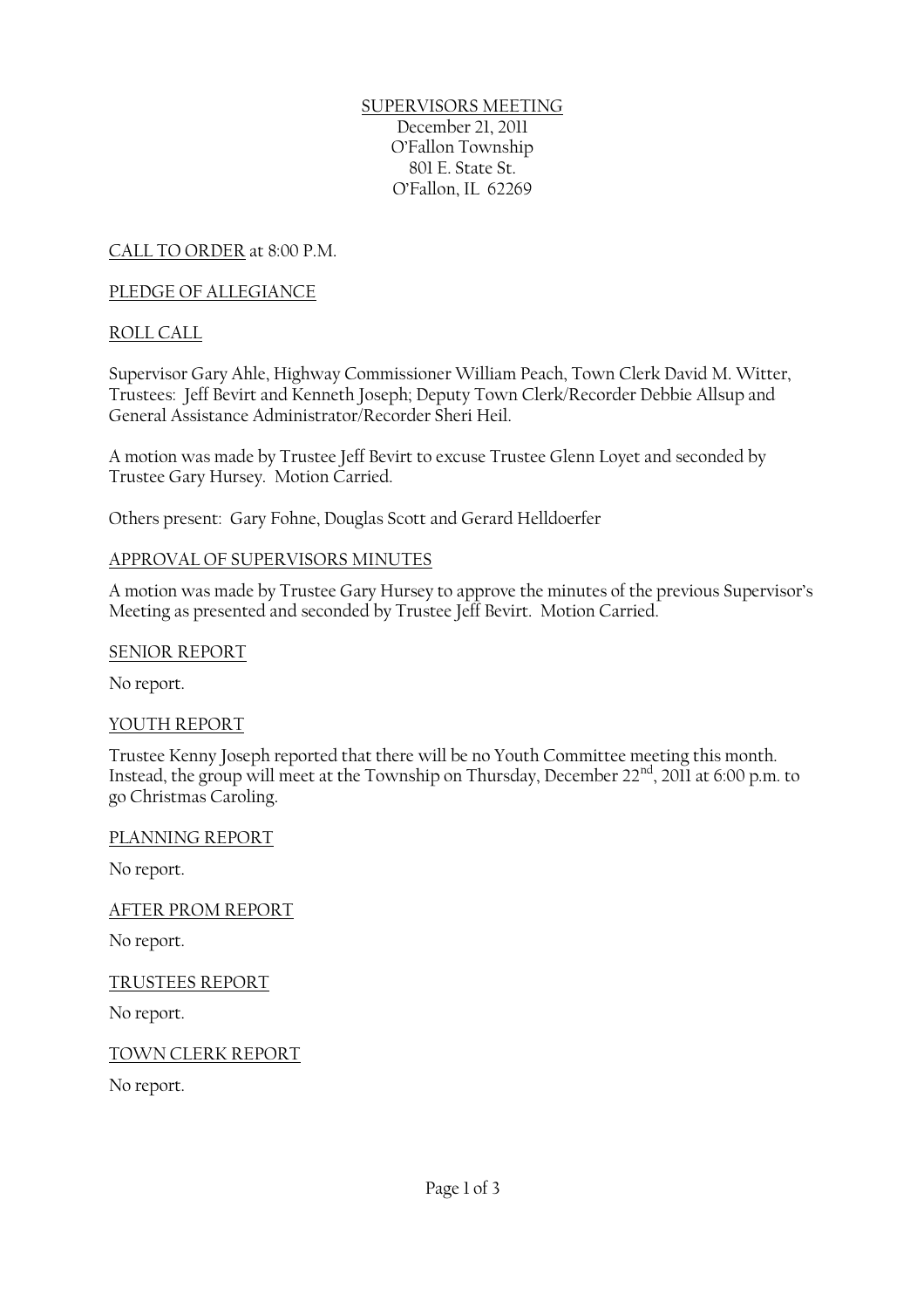#### SUPERVISORS REPORT

No report.

#### UNFINISHED BUSINESS

Supervisor Gary Ahle said that he received a telephone call from the O'Fallon Parks and Recreation for funds to build a skate park near the Public Safety Building. Ahle reminded the Board that Parks and Recreation had been to a Township meeting on July  $6<sup>th</sup>$ , 2011 asking the Township to consider funding the skate park as a joint project. At that time, they were asking for \$30,000 (thirty thousand) from the Township. Ahle asked the Board how they wanted to handle this request. Ahle told Parks and Recreation that they were not on the agenda for tonight's meeting but, he would bring it up and get back with them. Ahle did say that he previously informed Parks and Recreation that there was no way that the Township would be able to come up with the amount they were wanting or anything at all for that matter. Ahle said he told them they were welcome to come to a meeting and again ask for funds or, send a letter to the Youth Committee requesting a donation. Trustees Jeff Bevirt and Kenneth Joseph stated that the Youth Committee would have very little, if even, to make a donation. Nothing near what Parks and Recreation is looking for. Trustee Gary Hursey wanted to know how near in the future they are looking to build this skate park. If it would be a few years, the Board could figure a line item in the budget, but if they want to do it within a year, there's no way to get a figure even close to what they are asking. Bottom line is the Township does not have that kind of funding to support a skate park. Highway Commissioner William (Bill) Peach suggested that on the part of the Road District, they could possibly help out in the form of equipment and labor towards the construction aspect of the project. A discussion followed. Ahle said that when he spoke to the Parks and Recreation again, he will relay to them that this issue would at least have to wait until budget time. And even then, the Board may or may not be able to come up with a small figure to contribute but no where near \$30,000 (thirty thousand). More discussion followed.

The St. Clair County Township Officials Association quarterly meeting is scheduled for Thursday, February 23rd, 2012 at 7:00 P.M. at the Caseyville Township Building and is being cohosted by Caseyville, Lebanon and O'Fallon Townships. Supervisor Ahle said that he has a verbal commitment from Illinois Senator Kyle McCarter to be the guest speaker that evening. He is now waiting on written confirmation of the same.

#### NEW BUSINESS

No report.

## APPROVAL OF SUPERVISORS BILLS

| Town Fund               | 8,945.28 |
|-------------------------|----------|
| General Assistance Fund | 904.40   |

Trustee Kenneth Joseph made a motion to authorize the bills of the Supervisor be paid accordingly and seconded by Trustee Jeff Bevirt. Roll Call: Bevirt – aye; Ahle – aye; Joseph – aye; Hursey – aye. Motion carried.

#### PUBLIC INPUT

None.